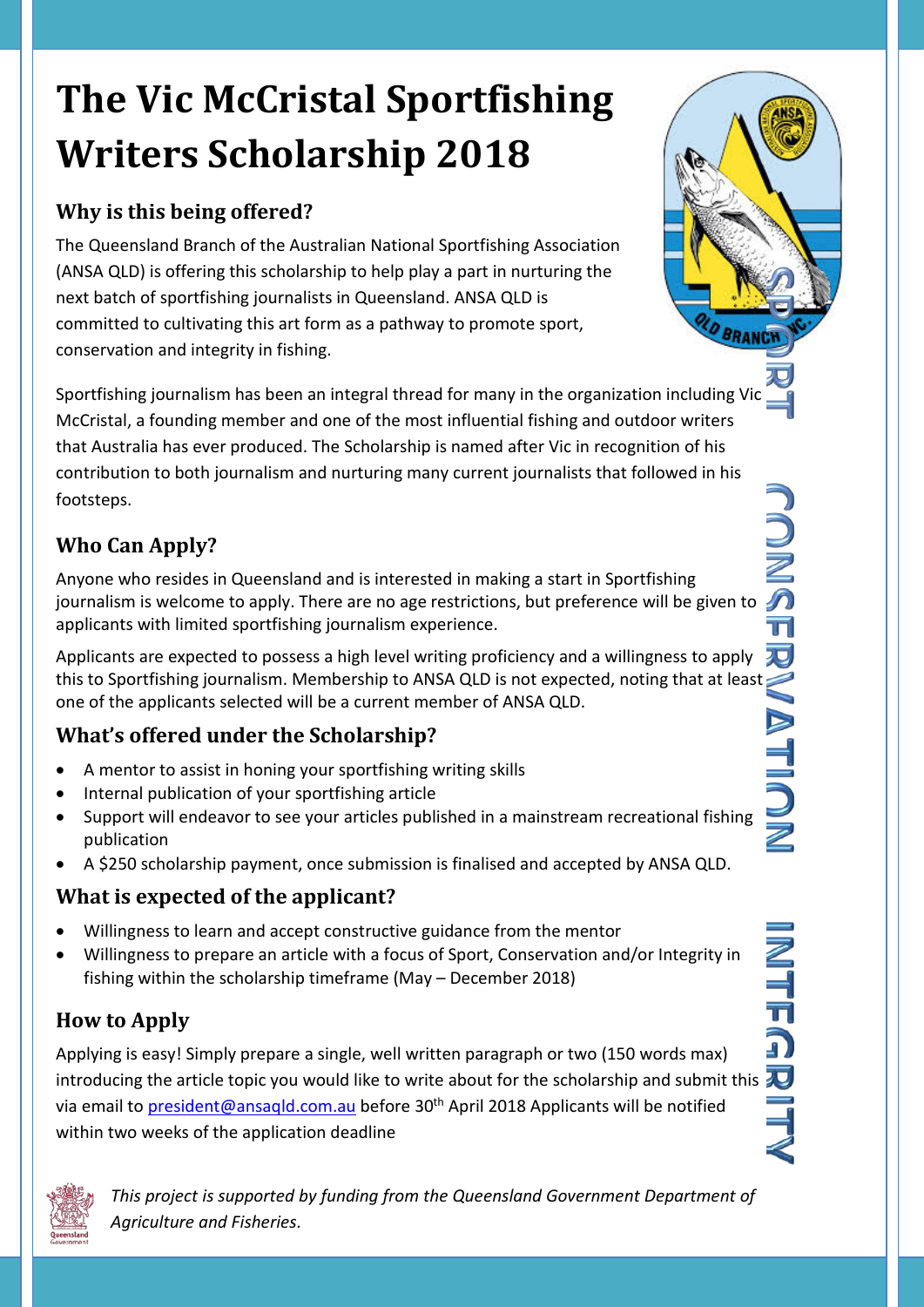#### **About Vic McCristal**



Vic McCristal was a pivotal character, founding member and the first President of ANSA. A renowned writer of magazine articles, columns and books, Vic McCristal was a pioneer in the world of sportfishing writing and conservation. Arguably Australia's most influential sportfishing writer, Vic McCristal passed away in 2015 leaving a legacy of written materials as relevant today as the day they were penned. ANSA Qld feels privileged to offer this scholarship in honour of Vic McCristal.

## **Our Scholarship Mentors**

#### **Bill Bowtell**

Bill started fishing with his father, on the banks of the Brisbane River, when he was just four years of



age. He began writing fishing and outdoor articles in 1978 for publications such as Australian Angler's Fishing World and Australian Outdoors, as well as several local periodicals. In 1984 Bill started writing for North Qld Fish & Boat magazine where he became their feature story writer.

As a young writer Bill was mentored by such people as Vic McCristal and Ron Dempster and through these associations he became a founding member of the Australian Outdoor Writers Association to progress the rights of "freelance" writers. Bill is

still writes regularly as well as enjoying the outdoors with his family.

#### **Adam Royle**



Residing in the North Qld fishing mecca of Hinchinbrook, fishing was a part of Adam's life since before he can remember. Adam started writing for fishing publications and newspapers columns in 2004, where for the best part of a decade he wrote everything from general interest articles through to regular "Junior Angler" and "Back 2 Basics" segments for the Fish and Boat publication.

As president of the Hinchinbrook sportfishing club, and

current vice president of ANSA Qld, Adam doesn't get the opportunity to contribute to fishing publications as often as he once did, instead choosing to spend his spare time fishing with family and friends.



*This project is supported by funding from the Queensland Government Department of Agriculture and Fisheries.*